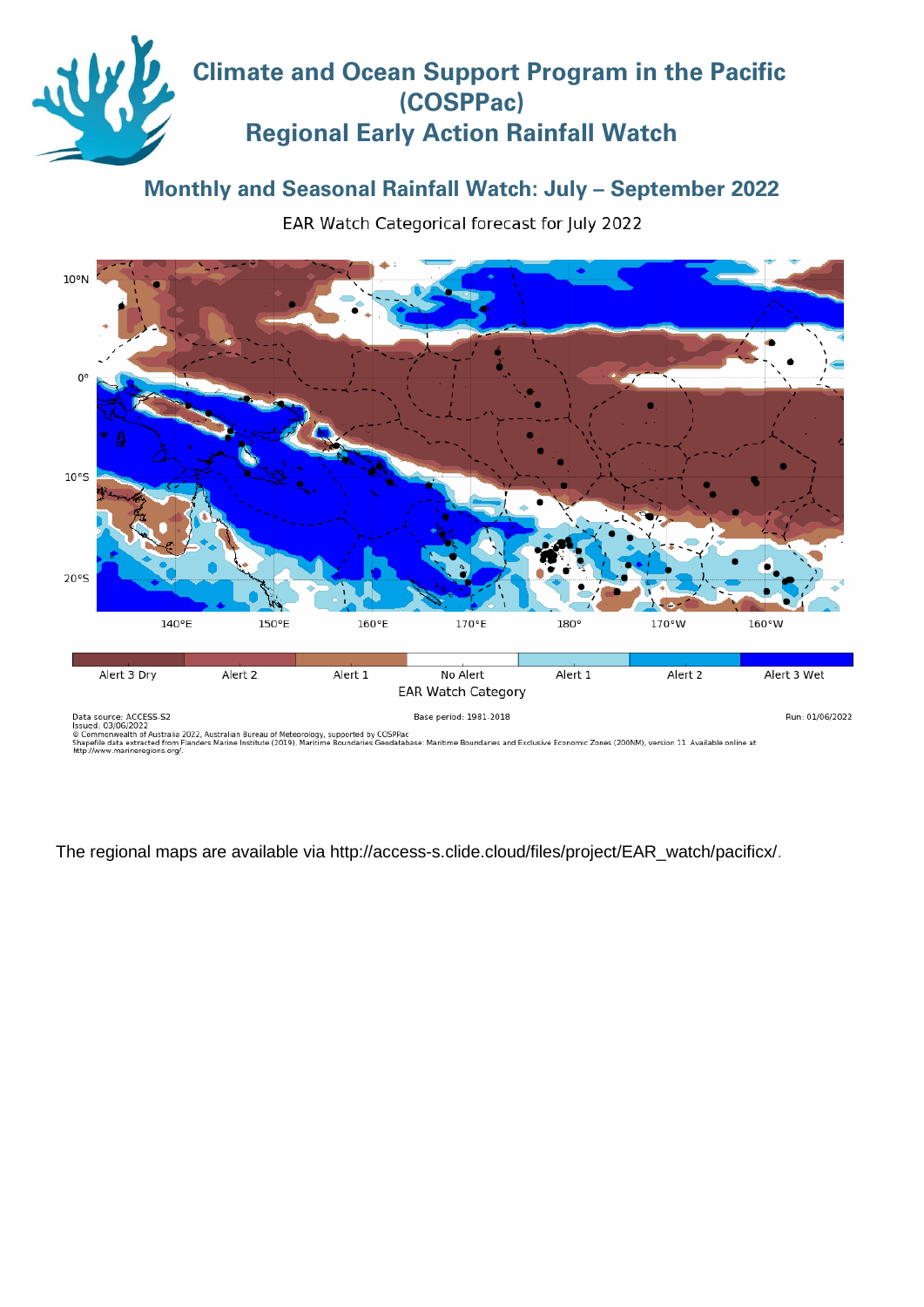

Run: 01/06/2022

Data source: ACCESS-S2<br>Issued: 03/06/2022<br>© Commonwealth of Australia 2022, Australian Bureau of Meteorology, supported by COSPPac<br>Shapefile data extracted from Flanders Marine Institute (2019), Maritime Boundaries Geodata

## EAR Watch Categorical forecast for July to September 2022



Data source: ACCESS-S2<br>Issued: 03/06/2022<br>© Commonwealth of Australia 2022, Australian Bureau of Meteorology, supported by COSPPac<br>Shapefile data extracted from Flanders Marine Institute (2019), Maritime Boundaries Geodata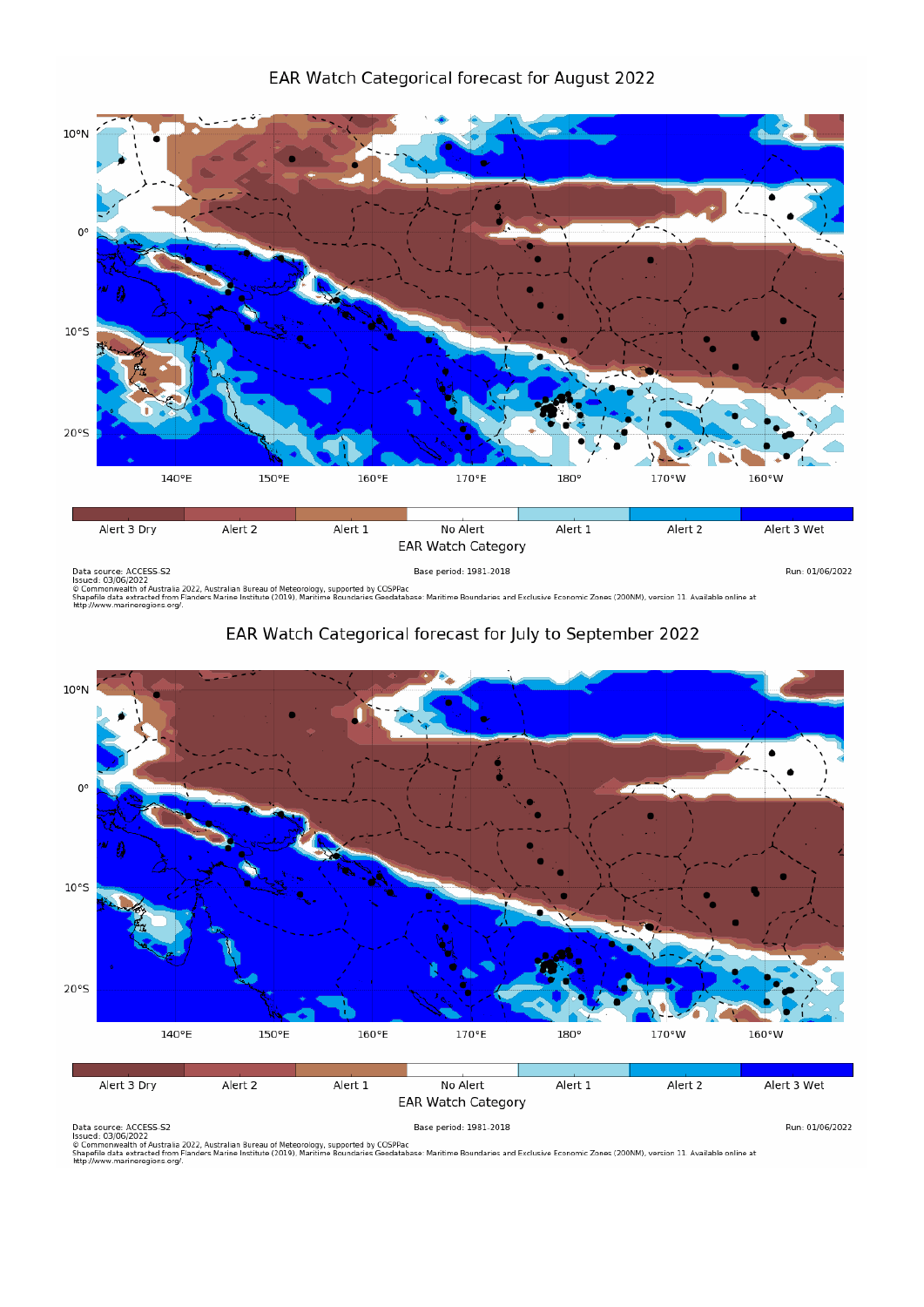

### **Rating Scale: Below Normal and Above Normal**

|                                      | <b>Tercile Forecast Probabilities (%)</b> |       |       |       |       | <b>Tercile Forecast Probabilities (%)</b> |           |       |           |       |       |
|--------------------------------------|-------------------------------------------|-------|-------|-------|-------|-------------------------------------------|-----------|-------|-----------|-------|-------|
| <b>Forecast</b><br><b>Confidence</b> | 39-44                                     | 45-50 | 51-54 | 55-59 | $60+$ | <b>Forecast</b><br><b>Confidence</b>      | $39 - 44$ | 45-50 | $51 - 54$ | 55-59 | $60+$ |
| Low                                  |                                           |       |       |       |       | Low                                       |           |       |           |       |       |
| Low-Medium                           |                                           |       |       |       |       | Low-Medium                                |           |       |           |       |       |
| Medium                               |                                           |       |       |       |       | Medium                                    |           |       |           |       |       |
| Medium-High                          |                                           |       |       |       |       | Medium-High                               |           |       |           |       |       |
| High                                 |                                           |       |       |       |       | High                                      |           |       |           |       |       |
| Very High                            |                                           |       |       |       |       | <b>Very High</b>                          |           |       |           |       |       |

E.g. If a region has a forecast probability for **above normal** rainfall of **45%** [17/38/45 – below normal/normal/above normal] with a **Medium-High** Confidence, it would give a **Mid-Blue** Alert Rating. Similarly if a region has a forecast probability for **below normal** rainfall of **45%** [45/38/17 – below normal/normal/above normal] with a **Medium-High** Confidence, it would give a **Mid-Brown** Alert Rating.

| <b>Alert Level</b>         | 3-month period                                |  |  |  |  |
|----------------------------|-----------------------------------------------|--|--|--|--|
| Seriously wet (90%)        | Palau, FSM (K, P), Marshall Is., Vanuatu (S)  |  |  |  |  |
| Near or wetter than normal | FSM (C), Solomon Is. (W, C), Vanuatu (N),     |  |  |  |  |
|                            | Tuvalu (S), Fiji (W, E), Niue, Cook Is. (All) |  |  |  |  |
| Warning (25%)              | , PNG (S.), Solomon Is. (E), Fiji (N), Samoa  |  |  |  |  |
| <b>Seriously dry (10%)</b> | PNG (Is.), Kiribati (E), Fiji (C). FSM (Yap)  |  |  |  |  |
| Severely dry (5%)          | PNG (M), Kiribati (W), Tuvalu (N), Fiji (R)   |  |  |  |  |
| Status not available       | PNG (H), Kiribati (C)                         |  |  |  |  |

## **Rainfall Status: as of 31 May 2022**